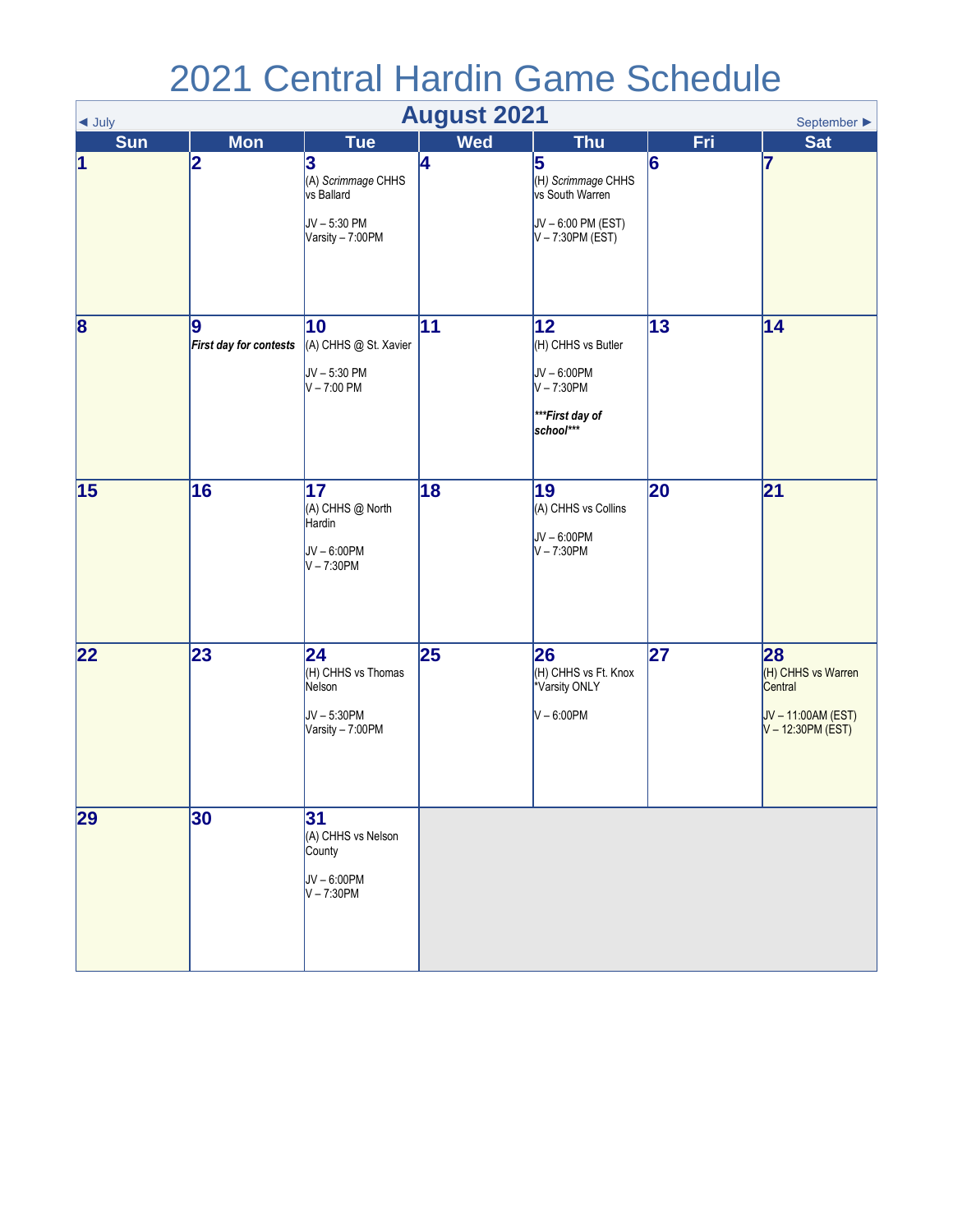| <b>September 2021</b><br>October $\blacktriangleright$<br>◀ August |            |                                                                     |            |                                                                               |                                                                                            |                                                                                                                                                   |  |
|--------------------------------------------------------------------|------------|---------------------------------------------------------------------|------------|-------------------------------------------------------------------------------|--------------------------------------------------------------------------------------------|---------------------------------------------------------------------------------------------------------------------------------------------------|--|
| <b>Sun</b>                                                         | <b>Mon</b> | <b>Tue</b>                                                          | <b>Wed</b> | <b>Thu</b>                                                                    | <b>Fri</b>                                                                                 | <b>Sat</b>                                                                                                                                        |  |
|                                                                    |            |                                                                     | 1          | 2<br>(H) CHHS vs John<br>Hardin<br>JV-5:30PM<br>$V - 7:00PM$                  | 3                                                                                          | 4<br>Purple's Classic<br>(2 Games)<br>Game 1: CHHS VS<br>Graves County @<br>11:00 AM (CST)<br>Game 2:CHHS VS<br>Daviess County @<br>7:00 PM (CST) |  |
| $\overline{\mathbf{5}}$                                            | 6          | 7<br>(A) CHHS vs<br>Elizabethtown<br>$JV - 6:00PM$<br>$V - 7:30PM$  | 8          | 9<br>(H) CHHS vs North<br>Hardin<br>$JV - 6:00PM$<br>$V - 7:30PM$             | 10                                                                                         | 11                                                                                                                                                |  |
| 12                                                                 | 13         | 14<br>(H) CHHS vs Meade<br>Co.<br>JV-5:30PM<br>$V - 7:00PM$         | 15         | 16<br>(A) CHHS vs Ft. Knox<br>Varsity ONLY<br>$V - 6:00PM$                    | 17                                                                                         | 18<br>(H) CHHS vs<br>Owensboro<br>JV-10:00AM (EST)<br>$V - 11:30AM (EST)$<br>Elizabethtown Junior<br><b>Varsity Tournament</b>                    |  |
| 19 <br>Elizabethtown Junior<br><b>Varsity Tournament</b>           | 20         | 21<br>(H) CHHS vs<br>Elizabethtown<br>$JV - 6:00PM$<br>$V - 7:30PM$ | 22         | 23                                                                            | 24<br><b>Bruin's Classic</b><br>(Varsity Only)<br>Central Hardin HS vs<br>Corbin - 9:00 PM | 25<br><b>Bruin's Classic</b><br>(Varsity Only)<br><b>Central Hardin HS vs</b><br>Ballard - 5:00 PM                                                |  |
| 26<br><b>Bruin's Classic</b>                                       | 27         | 28<br>(A) CHHS @ John<br>Hardin<br>$JV - 5:30PM$<br>$V - 7:00PM$    | 29         | 30<br>(H) CHHS vs Bardstown<br>$JV - 5:30PM$<br>$V - 7:00PM$<br>*Senior Night |                                                                                            |                                                                                                                                                   |  |